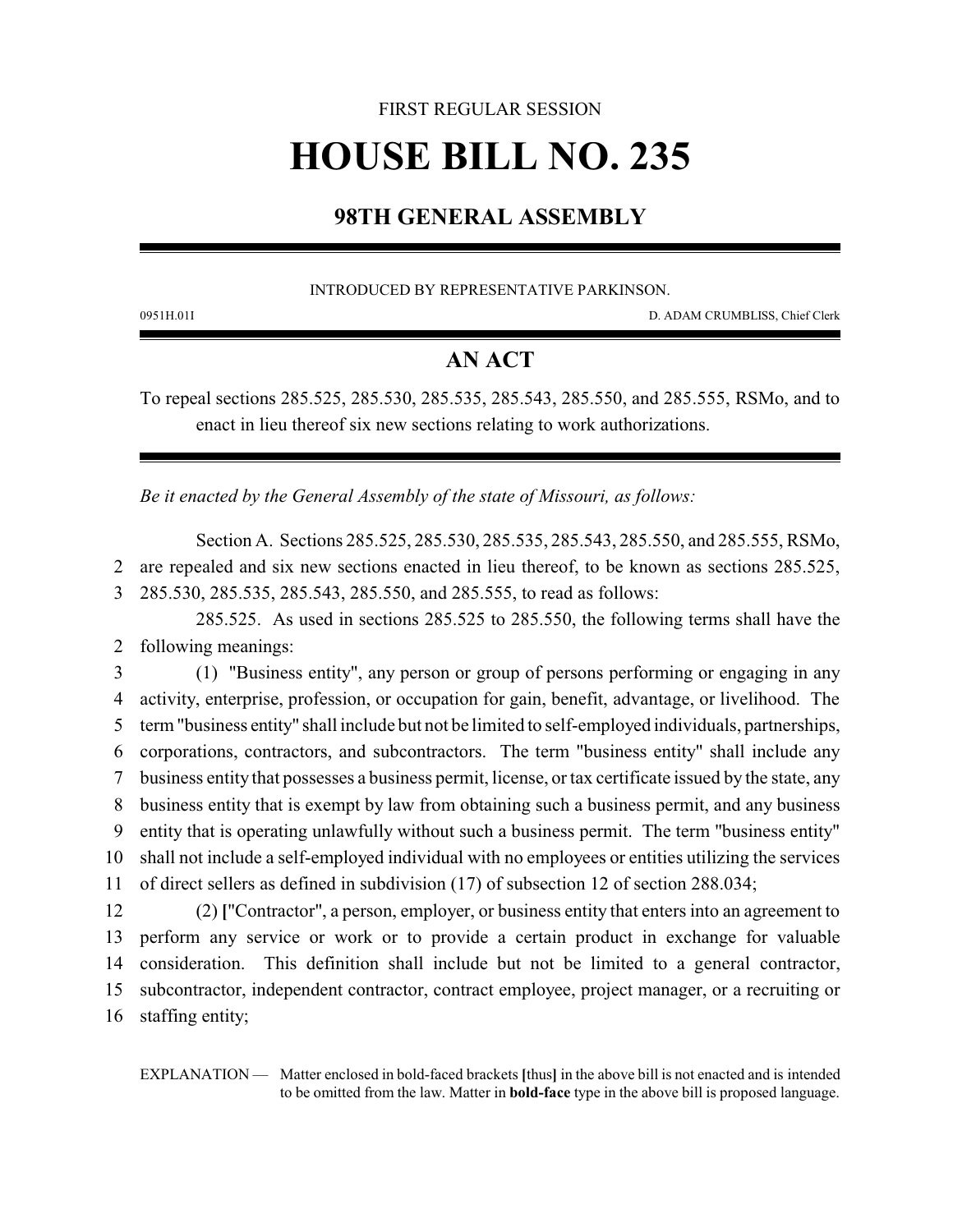HB 235 2

 (3)**]** "Employee", any person performing work orservice of any kind or character for hire within the state of Missouri;

 **[**(4)**](3)** "Employer", any person or **business** entity employing any person for hire within the state of Missouri, including a public employer. Where there are two or more putative employers, any person or entity taking a business tax deduction for the employee in question shall be considered an employer of that person for purposes of sections 285.525 to 285.550;

 **[**(5)**] (4)** "Employment", the act of employing or state of being employed, engaged, or hired to perform work or service of any kind or character within the state of Missouri;

 **(5) "E-Verify", the federal E-Verify program operated by the United States Department of Homeland Security and other federal agencies or any successor or equivalent program used to verify the work authorization of newly hired employees pursuant to federal law;**

 (6) **[**"Federal work authorization program", any of the electronic verification of work authorization programs operated by the United States Department of Homeland Security or an equivalent federal work authorization program operated by the United States Department of Homeland Security to verify information of newly hired employees, under the Immigration Reform and Control Act of 1986 (IRCA), P.L.99-603;

(7) "Knowingly", a person acts knowingly or with knowledge:

 (a) With respect to the person's conduct or to attendant circumstances when the person is aware of the nature of the person's conduct or that those circumstances exist; or

 (b) With respect to a result of the person's conduct when the person is aware that the person's conduct is practically certain to cause that result;

 (8)**]** "Political subdivision", any agency or unit of this state which now is, or hereafter shall be, authorized to levy taxes or empowered to cause taxes to be levied;

 **[**(9)**] (7)** "Public employer", every department, agency, or instrumentality of the state or political subdivision of the state;

 **[**(10)**] (8)** "Unauthorized alien", an alien who does not have the legal right or authorization under federal law to work in the United States, as defined in 8 U.S.C. 1324a(h)(3);

 **[**(11)**] (9)** "Work", any job, task, employment, labor, personal services, or any other activity for which compensation is provided, expected, or due, including but not limited to all activities conducted by business entities.

285.530. 1. No **[**business entity or**]** employer**, public or private,** shall **[**knowingly**]** employ, hire for employment, or continue to employ an unauthorized alien to perform work within the state of Missouri.

 2. **[**As a condition for the award of any contract or grant in excess of five thousand dollars by the state or by any political subdivision of the state to a business entity, or for any business entity receiving a state-administered or subsidized tax credit, tax abatement, or loan from the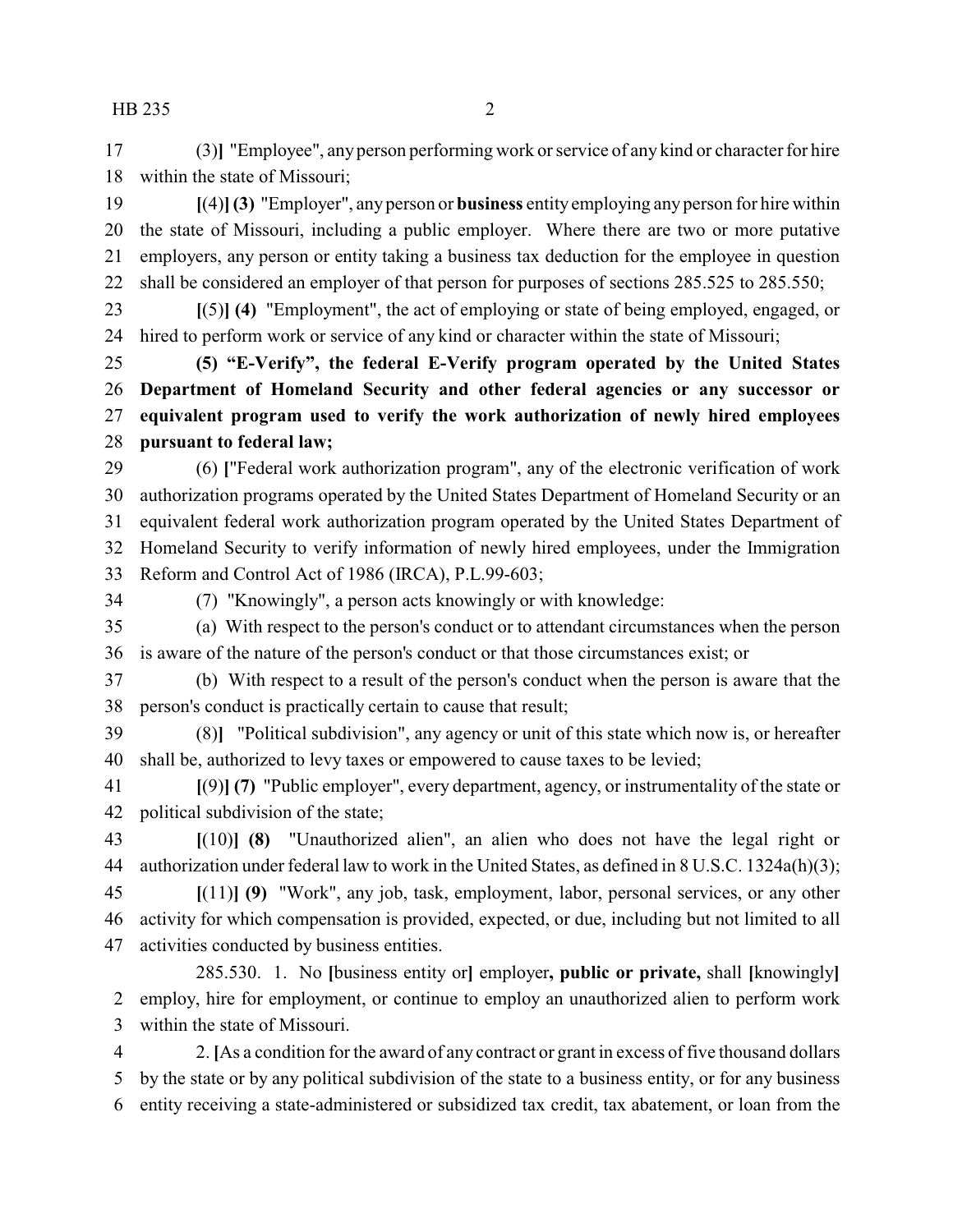state, the business entity shall, by sworn affidavit and provision of documentation, affirm its enrollment and participation in a federal work authorization program with respect to the employees working in connection with the contracted services. Every such business entity shall also sign an affidavit affirming that it does not knowingly employ any person who is an unauthorized alien in connection with the contracted services. Any entity contracting with the state or any political subdivision of the state shall only be required to provide the affidavits required in this subsection to the state and any political subdivision of the state with which it contracts, on an annual basis. During or immediately after an emergency, the requirements of this subsection that a business entity enroll and participate in a federal work authorization program shall be suspended for fifteen working days. As used in this subsection, "emergency" includes the following natural and manmade disasters: major snow and ice storms, floods, tornadoes, severe weather, earthquakes, hazardous material incidents, nuclear power plant accidents, other radiological hazards, and major mechanical failures of a public utility facility. 3.**] Beginning October 1, 2015,** all **[**public**]** employers**, public or private,**shall enroll

and actively participate in **[**a federal work authorization program**] E-Verify** .

 **[**4.**] 3.** An employer **[**may enroll and participate in a federal work authorization program and**]** shall verify the employment eligibility of every employee in the employer's hire whose employment commences after **[**the employer enrolls in a federal work authorization program**] October 1, 2015**. The employer shall retain a copy of the dated verification report received from the federal government **while the employee is employed and for a period of one year thereafter**. **[**Any business entity that participates**] An employer enrolling and participating** in **[**such program**] E-Verify** shall have an affirmative defense that such **[**business entity**] employer** has not violated subsection 1 of this section.

 **[**5. A general contractor or subcontractor of any tier shall not be liable under sections 285.525 to 285.550 when such general contractor or subcontractor contracts with its direct subcontractor who violates subsection 1 of this section, if the contract binding the contractor and subcontractor affirmatively states that the direct subcontractor is not knowingly in violation of subsection 1 of this section and shall not henceforth be in such violation and the contractor or subcontractor receives a sworn affidavit under the penalty of perjury attesting to the fact that the direct subcontractor's employees are lawfully present in the United States.**]**

285.535. 1. **(1)** The attorney general shall enforce the requirements of sections 285.525 to 285.550.

 **(2) The attorney general shall prescribe a complaint form to allege a violation of sections 285.525 to 285.550.**

 2. An enforcement action shall be initiated by means of a written, signed complaint under penalty of perjury as defined in section 575.040 to the attorney general submitted by any state official, business entity, or state resident **with a good faith belief that an employer is**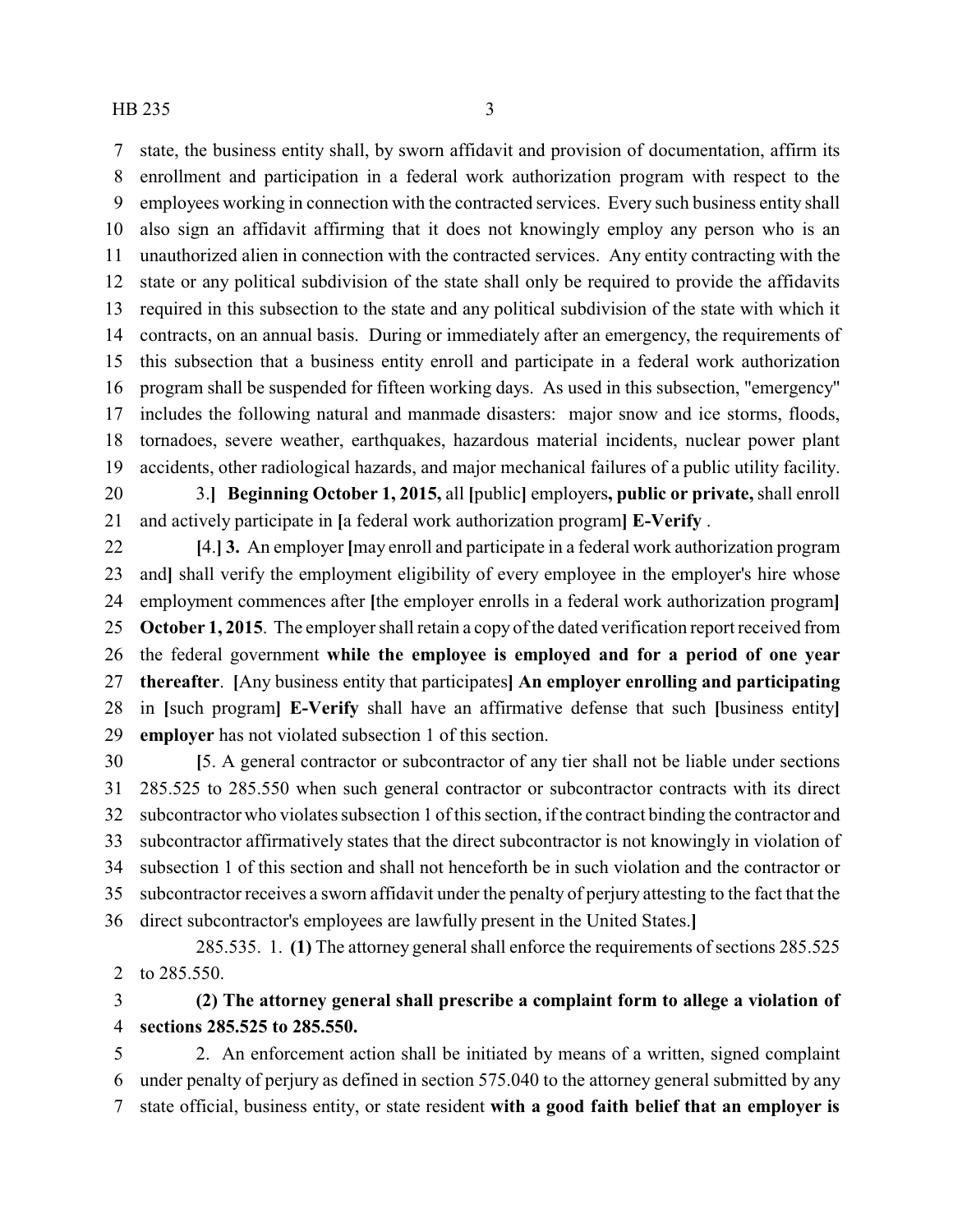**violating or has violated section 285.530, setting forth the basis for that belief**. **[**A valid complaint shall include an allegation which describes the alleged violator as well as the actions constituting the violation, and the date and location where such actions occurred.**]** A complaint which alleges a violation solely or primarily on the basis of national origin, ethnicity, or race shall be deemed invalid and shall not be enforced.

13 3. Upon receipt of a valid complaint, the attorney general shall, within fifteen business days, request **[**identity**]** information from the **[**business entity regarding any persons alleged to be unauthorized aliens**] employer and may issue a subpoena for the production of employment records that relate to the recruitment, hiring, and employment practices ofthe employer, as well as dated employee E-Verify verification reports**. Such request shall be made by certified mail. The attorney general shall direct the applicable municipal or county governing body to suspend any applicable license, permit, or exemptions of any business entity which fails, within fifteen business days after receipt of the request **or subpoena**, to provide such information **or employment records**.

 4. **[**The attorney general, after receiving the requested identity information from the business entity, shall submit identity data required by the federal government to verify, under 8 U.S.C. 1373, the immigration status of such persons, and shall provide the business entity with written notice of the results of the verification request:

 (1) If the federal government notifies the attorney general that an employee is authorized to work in the United States, the attorney general shall take no further action on the complaint;

 (2) If the federal government notifies the attorney general that an employee is not authorized to work in the United States, the attorney general shall proceed on the complaint as provided in subsection 5 of this section;

 (3) If the federal government notifies the attorney general that it is unable to verify whether an employee is authorized to work in the United States, the attorney general shall take no further action on the complaint until a verification from the federal government concerning the status of the individual is received. At no point shall any state official attempt to make an independent determination of any alien's legal status without verification from the federal government.

 5. (1) If the federal government notifies the attorney general that an employee is not authorized to work in the United States, and the employer of the unauthorized alien participates in a federal work authorization program, there shall be a rebuttable presumption that the employer has met the requirements for an affirmative defense under subsection 4 of section 285.530, and the employer shall comply with subsection 6 of this section.

 (2) If the federal government notifies the attorney general that an employee is not authorized to work in the United States, the attorney general shall bring a civil action in Cole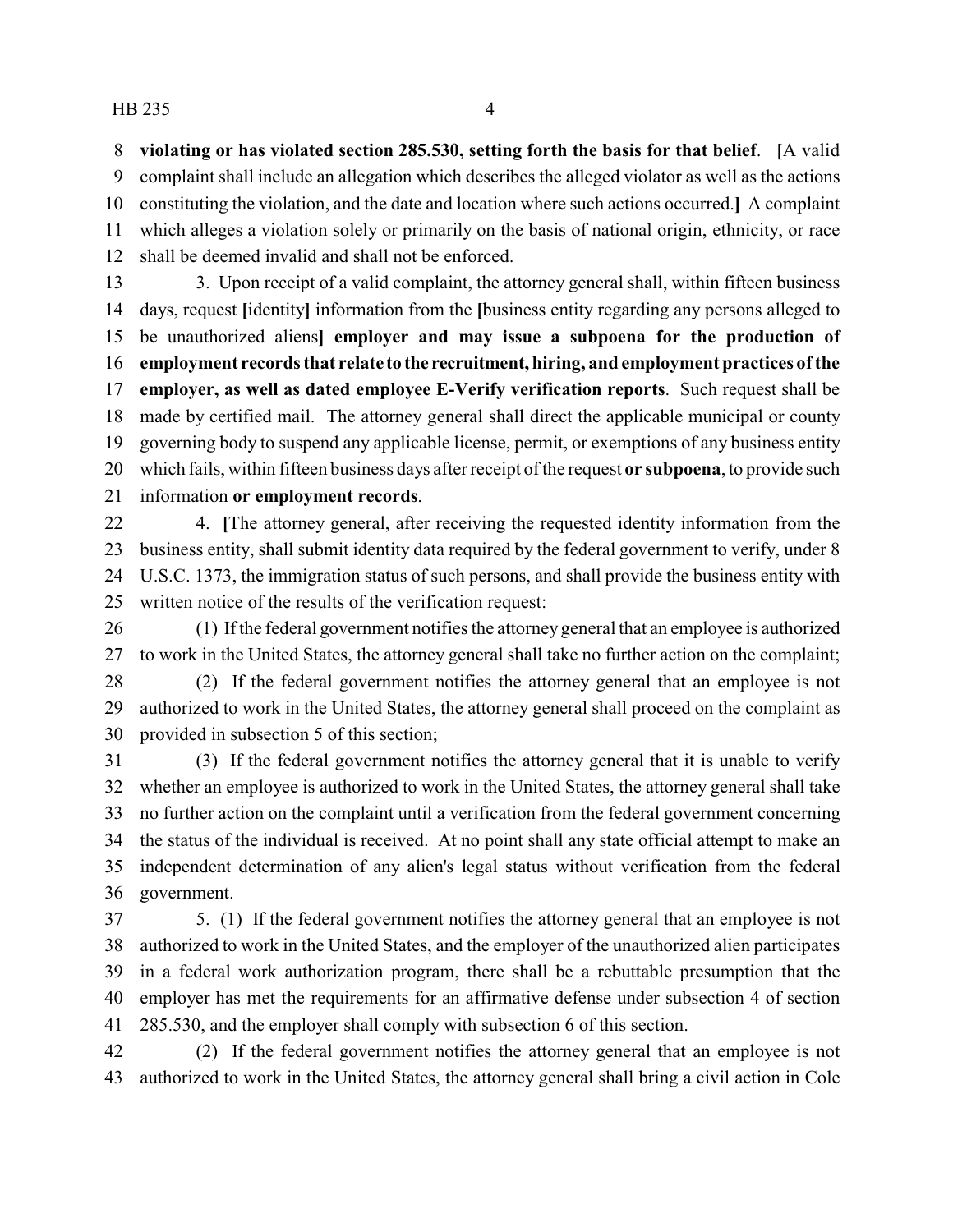County if the attorney general reasonably believes the business entity knowingly violated subsection 1 of section 285.530:

 (a) If the court finds that a business entity did not knowingly violate subsection 1 of section 285.530, the employer shall have fifteen business days to comply with subdivision (1) and paragraph (a) of subdivision (2) of subsection 6 of this section. If the entity fails to do so, the court shall direct the applicable municipal or county governing body to suspend the business permit, if such exists, and any applicable licenses or exemptions of the entity until the entity complies with subsection 6 of this section;

 (b) If the court finds that a business entity knowingly violated subsection 1 of section 285.530, the court shall direct the applicable municipal or county governing body to suspend the business permit, if such exists, and any applicable licenses or exemptions of such business entity for fourteen days. Permits, licenses, and exemptions shall be reinstated for entities who comply with subsection 6 of this section at the end of the fourteen-day period.

 6. The correction of a violation with respect to the employment of an unauthorized alien shall include the following actions:

 (1) (a) The business entity terminates the unauthorized alien's employment. If the business entity attempts to terminate the unauthorized alien's employment and such termination is challenged in a court of the state of Missouri, the fifteen-business-day period for providing information to the attorney general referenced in subsection 3 of this section shall be tolled while the business entity pursues the termination of the unauthorized alien's employment in such forum; or

 (b) The business entity, after acquiring additional information from the employee, requests a secondary or additional verification by the federal government of the employee's authorization, under the procedures of a federal work authorization program. While this verification is pending, the fifteen-business-dayperiod for providing information to the attorney general referenced in subsection 3 of this section shall be tolled; and

 (2) A legal representative of the business entity submits, at an office designated by the attorney general, the following:

 (a) A sworn affidavit stating that the violation has ended that shall include a description of the specific measures and actions taken by the business entity to end the violation, and the name, address, and other adequate identifying information for any unauthorized aliens related to the complaint; and

 (b) Documentation acceptable to the attorney general which confirms that the business entity has enrolled in and is participating in a federal work authorization program.

 7.**] If, after an investigation, the attorney general determines that the complaint is not false and frivolous, the attorney general shall bring a civil action in the circuit court of Cole County.**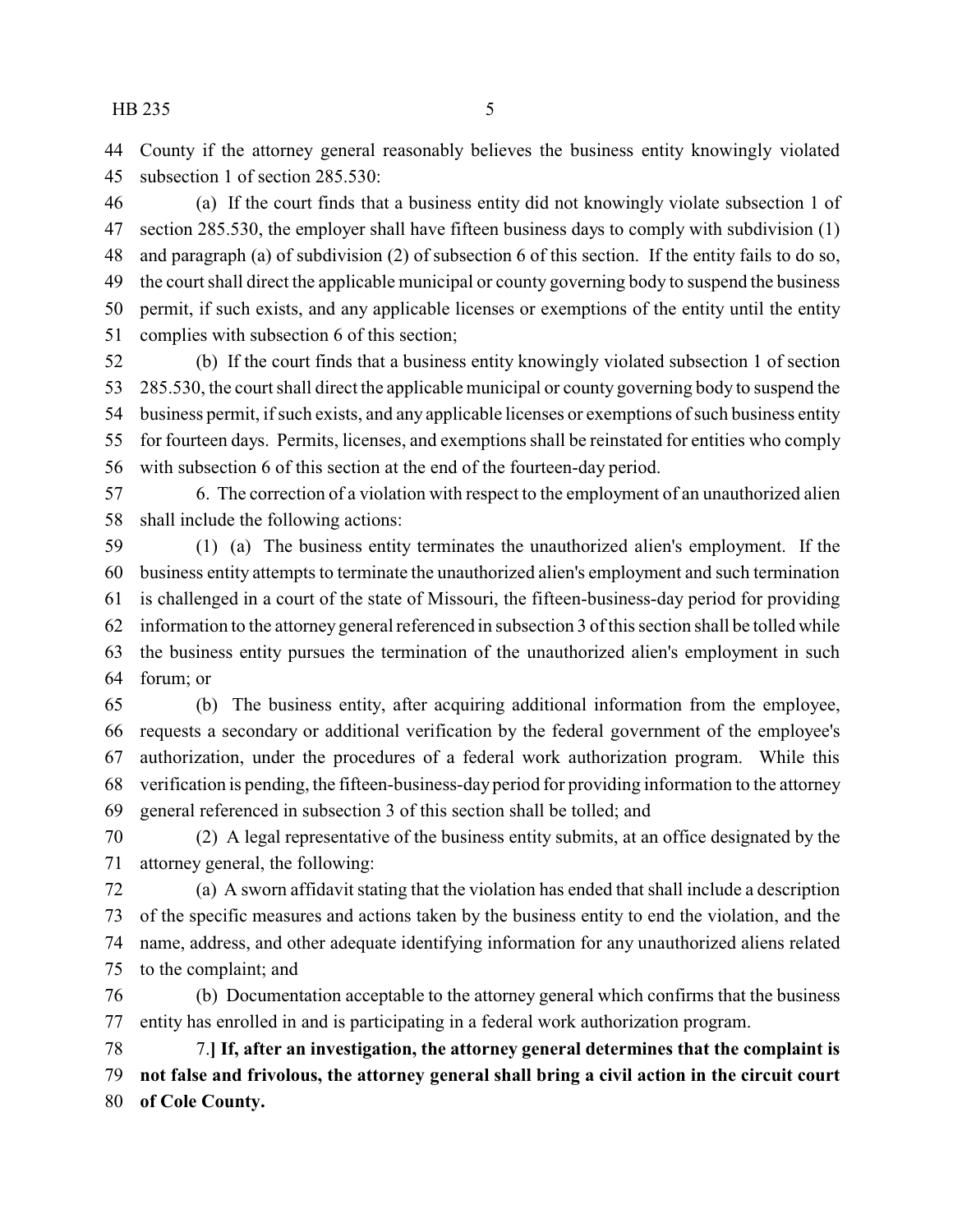$HB 235$  6

 **(1) The court shall hold a hearing to determine if a violation of sections 285.525 to 285.550 has occurred and, if appropriate, impose civil penalties in accordance with the provisions of this section.**

 **(2) If, during the course of the hearing required by subdivision (1) of this section, the court concludes that there is a reasonable likelihood that an employee is an unauthorized alien, the attorney general shall notify United States Immigration and Customs Enforcement and local law enforcement agencies of the possible presence of an unauthorized alien.**

**5. For a first violation of sections 285.525 to 285.550, the court shall order:**

 **(1) The employer to file a signed sworn affidavit with the attorney general within three business days after the order is issued. The affidavit shall state with specificity that the employer has enrolled in E-Verify and, if applicable, requested a verification of work authorization through E-Verify for any employees hired after October 1, 2015, who were not previously verified through E-Verify. If the employer fails to timely file an affidavit required by this subdivision, the attorney general shall order the employer to pay, in addition to the civil penalty imposed under subdivision (2) ofthis subsection, a civil penalty of one thousand dollars for each day that the affidavit is not timely filed; and**

**(2) To pay a civil penalty of ten thousand dollars; or**

 **(3) The suspension of all business licenses that are held by the employer for a minimum of one day and a maximum of thirty days.**

 **6. For a second violation of sections 285.525 to 285.550 that occurs after an order has been issued under subsection 5 of this section, the court shall order the measures required under subdivisions (1) and (2) or subdivision (3) of subsection 5 and also shall order:**

 **(1) The employer to pay a civil penalty of ten thousand dollars if there are one or two unverified employees and five thousand dollars for the third and each additional unverified employee, not to exceed one hundred thousand dollars; or**

 **(2) The suspension of all business licenses that are held by the employer for a minimum of thirty days and a maximum of one year.**

 **7. For a third violation of sections 285.525 to 285.550, the court shall order the permanent suspension of all business licenses that are held by the employer as well as the revocation of the employer's registration as a corporation, limited liability company, or limited partnership in the state of Missouri, if applicable.**

 **8.** The suspension of a business license or licenses under **[**subsection 5**] subsections 3, 5, 6, or 7** of this section shall terminate one business day after a legal representative of the employer submits the affidavit and other documentation required under **[**subsection 6 of**]** this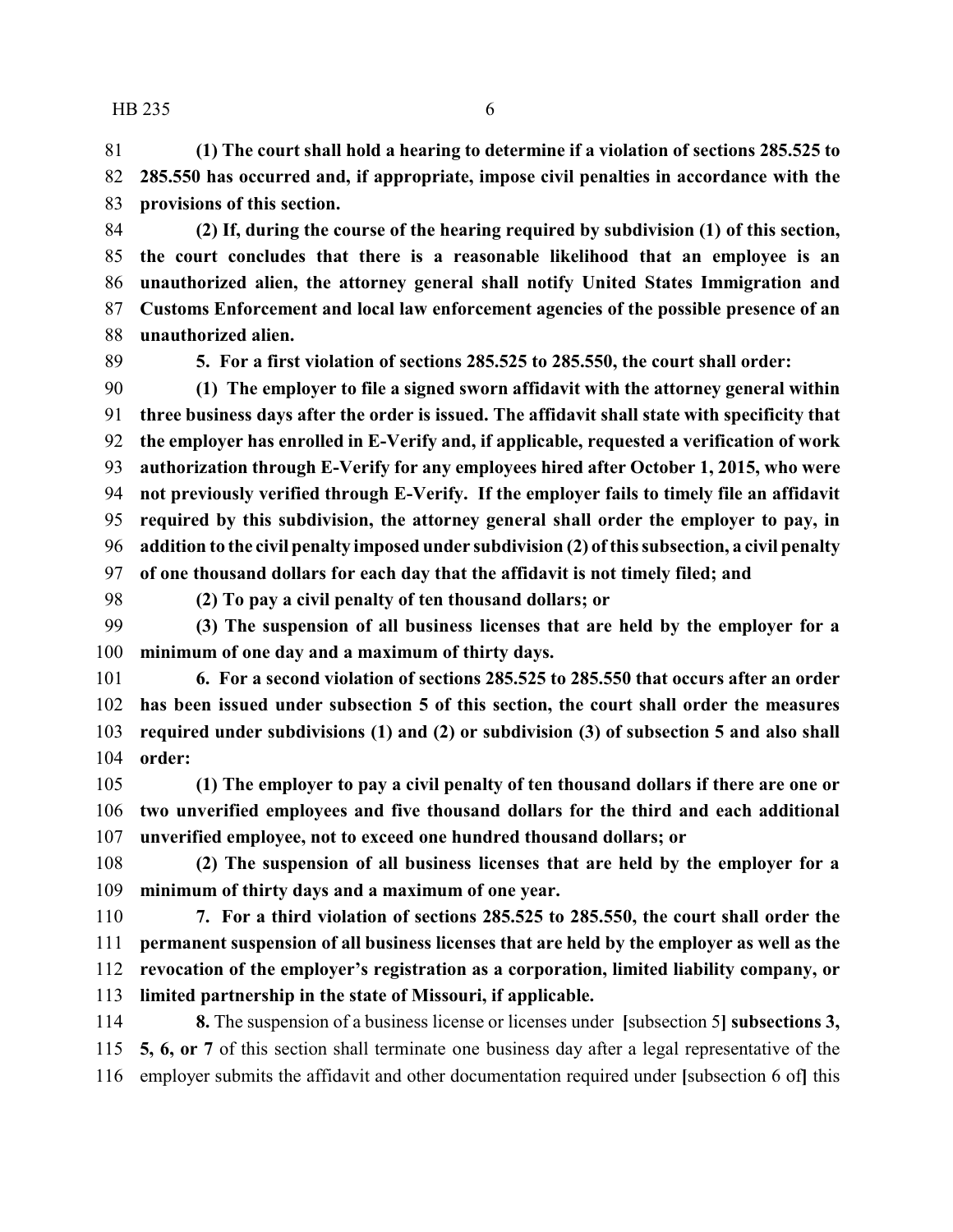section following any period of restriction required under **[**subsection 5**] subsections 3, 5, 6, or**

**7** of this section.

 **[**8. For an entity that violates subsection 1 of section 285.530 for a second time, the court shall direct the applicable municipal or county governing body to suspend, for one year, the business permit, if such exists, and any applicable license or exemptions of the business entity. For a subsequent violation, the court shall direct the applicable municipal or county governing body to forever suspend the business permit, if such exists, and any applicable license or exemptions of the business entity.**]**

9. In addition to the penalties in subsections **[**5 and 8**] 3, 5, 6, and 7** of this section:

 (1) Upon the first violation of **[**subsection 1 of**]**section 285.530 by any **[**business entity**] employer** awarded a state contract or grant or receiving a state-administered tax credit, tax abatement, or loan from the state, the **[**business entity**] employer** shall be deemed in breach of contract and the state may terminate the contract and suspend or debar the **[**business entity**] employer** from doing business with the state for a period of three years. Upon such termination, the state may withhold up to twenty-five percent of the total amount due to the **[**business entity**] employer**;

 (2) Upon a second or subsequent violation of **[**subsection 1 of**]** section 285.530 by any **[**business entity**] employer** awarded a state contract or grant or receiving a state-administered tax credit, tax abatement, or loan from the state, the **[**business entity**] employer** shall be deemed in breach of contract and the state may terminate the contract and permanently suspend or debar the **[**business entity**] employer** from doing business with the state. Upon such termination, the state may withhold up to twenty-five percent of the total amount due to the **[**business entity**] employer**.

 10. Sections 285.525 to 285.550 shall not be construed to deny any procedural mechanisms or legal defenses included in **[**a federal work authorization program**] E-Verify**.

 11. Any **[**business entity**] employer** subject to a complaint and subsequent enforcement under sections 285.525 to 285.540, or any employee of such **[**a business entity**] an employer**, may challenge the enforcement of this section with respect to such **[**entity**] employer** or employee in the courts of the state of Missouri.

 12. If the court finds that any complaint is frivolous in nature or finds no probable cause to believe that there has been a violation, the court shall dismiss the case. For purposes of this subsection, "frivolous" shall mean a complaint not shown by clear and convincing evidence to be valid. Any person who submits a frivolous complaint shall be liable for actual, compensatory, and punitive damages to the alleged violator for holding the alleged violator before the public in a false light. If the court finds that a complaint is frivolous or that there is not probable cause to believe there has been a violation, the attorney general shall issue a public report to the complainant and the alleged violator stating with particularity its reasons for dismissal of the